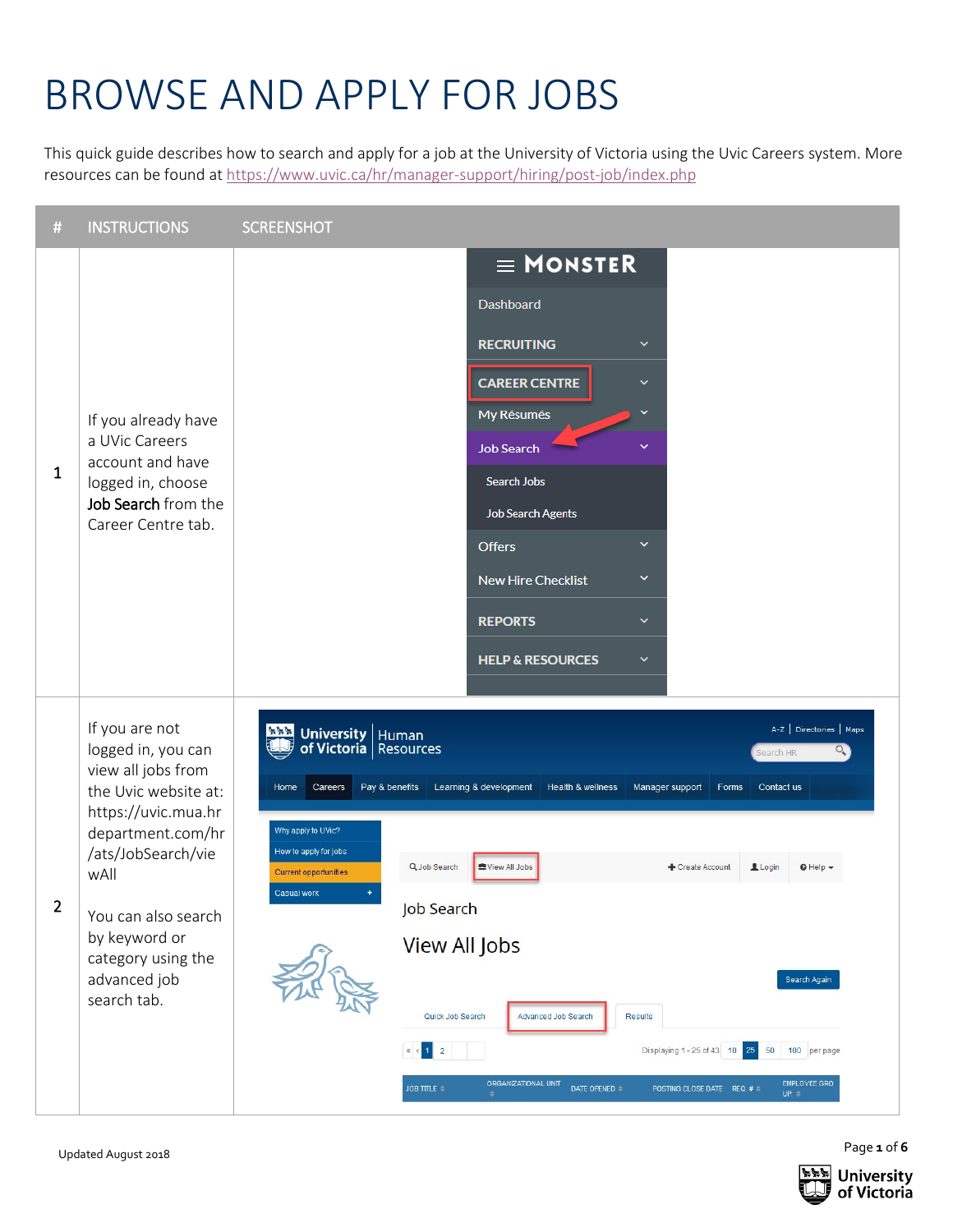| # | <b>INSTRUCTIONS</b>                                                                                 | <b>SCREENSHOT</b>                                                                                                                                                                                                                                                                                                                                                                                                                                                                                                                                                                                                                                                                                                                                                   |  |  |  |
|---|-----------------------------------------------------------------------------------------------------|---------------------------------------------------------------------------------------------------------------------------------------------------------------------------------------------------------------------------------------------------------------------------------------------------------------------------------------------------------------------------------------------------------------------------------------------------------------------------------------------------------------------------------------------------------------------------------------------------------------------------------------------------------------------------------------------------------------------------------------------------------------------|--|--|--|
| 3 | If you see a position<br>that interests you,<br>select the job title<br>to view the job<br>details. | Job Details<br>← Back to Search Results<br>Community Engagement and Projects Coordinator - (992085)<br>$\blacktriangleright$ Tweet<br>in Share Share this job as a link in your status update to LinkedIn.<br>Organizational Unit<br>University of Victoria -> VP Finance and Operations -> Budget & Capital Planning<br><b>Posting Close Date</b><br>29 June 2018<br>Please note that positions will close at 4 p.m. on the closing date.<br><b>FTE</b><br>1.0<br><b>Salary Grade</b><br>\$45,994.00 - \$51,766.00<br>Salary posted reflects full FTE (will be prorated for part time)<br>Classification<br>SG <sub>5</sub><br><b>Start Date</b><br>9/10/2018<br><b>End Date</b><br>9/10/2019<br><b>Employee Group:</b><br>PEA - Term                              |  |  |  |
|   |                                                                                                     | # of Hires Needed<br>$\mathbf{1}$<br><b>Additional Posting</b><br>N/A<br>Information<br><b>Communications/Public Relations</b><br>Category<br>The University of Victoria is one of Victoria's largest employers and one of Canada's best<br>About this Opportunity<br>diversity employers. Together we are more than 5,000 dedicated faculty, librarians and staff<br>supporting the University of Victoria's diverse academic programs, world-class research and<br>commitment to civic engagement.                                                                                                                                                                                                                                                                |  |  |  |
|   |                                                                                                     |                                                                                                                                                                                                                                                                                                                                                                                                                                                                                                                                                                                                                                                                                                                                                                     |  |  |  |
| 4 | Click the Apply to<br>this Job button at<br>the bottom of the<br>screen.                            | rumara uar umproyuus urun muru<br>The University of Victoria is an equity employer and encourages applications from women, persons with disabilities, members of<br>visible minorities, Aboriginal Peoples, people of all sexual orientations and genders, and others who may contribute to the further<br>diversification of the university. Persons with disabilities who anticipate needing accommodations for any part of the application<br>and hiring process may contact Kam Cheema, HR Programs and Project Manager, at uviccareers@uvic.ca. Any personal<br>information provided will be maintained in confidence.<br><b>Additional Information</b><br>992085-VPFO-2018-FOR JD-Community<br>Engagement and Projects Coordinator-SG5<br>D Apply to this Job |  |  |  |

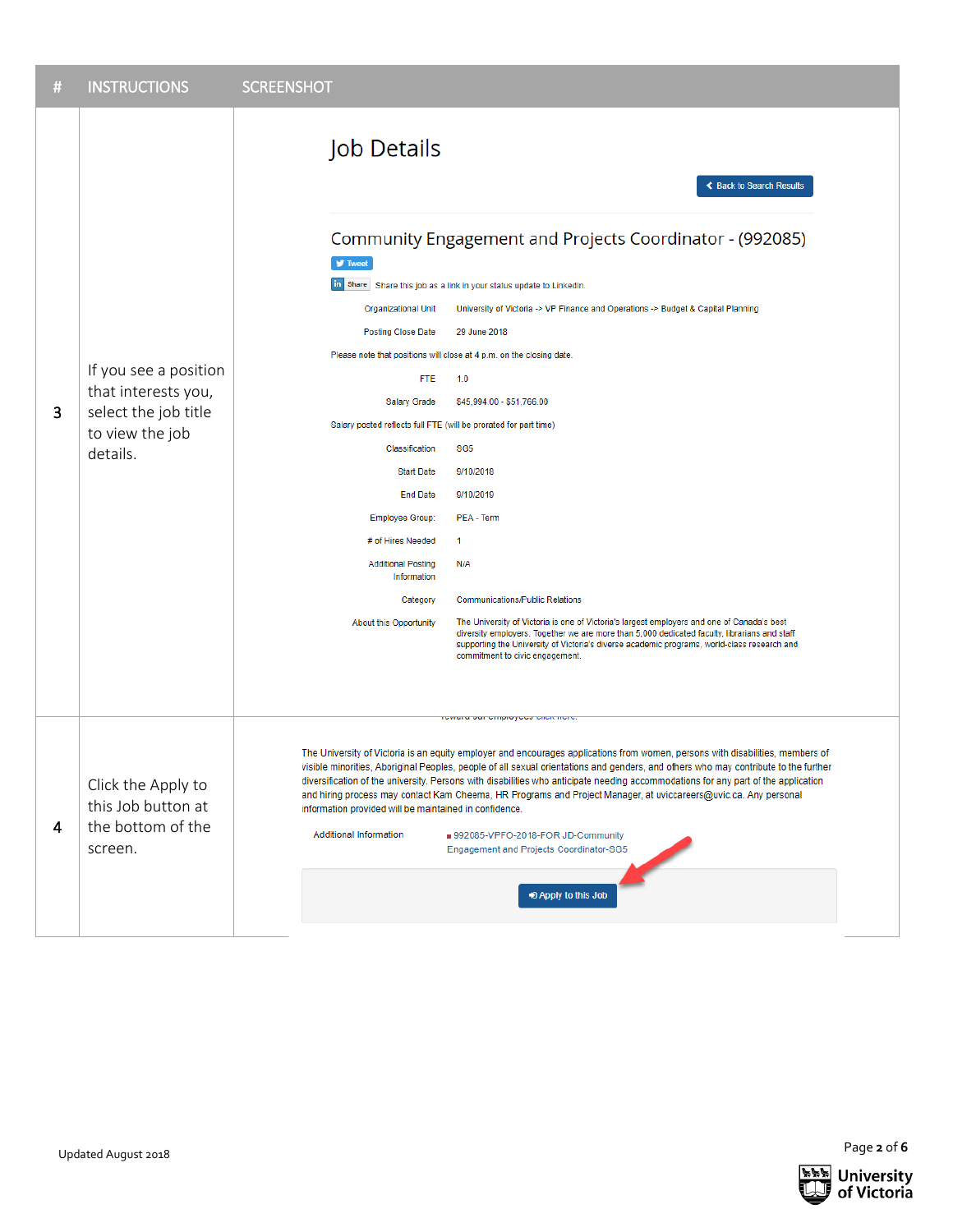From the Resumé Profile Creation screen, select Upload Resumé if you have an electronic copy of your resumé.

Acceptable resumé formats include MS Word, RTF, plain text, HTML and text -based PDF.

NOTE: The platform used to manage UVic Careers collects all of your attachments and application submissions to a single applicant workbench for each user. If you are applying to multiple positions, your application and attached documents may be viewed by members for Hiring

Committees for any of the applied to positions.

You may manage your attachments at any time from the Career Centre – My Resumé – Resumé Attachment s





Page **3** of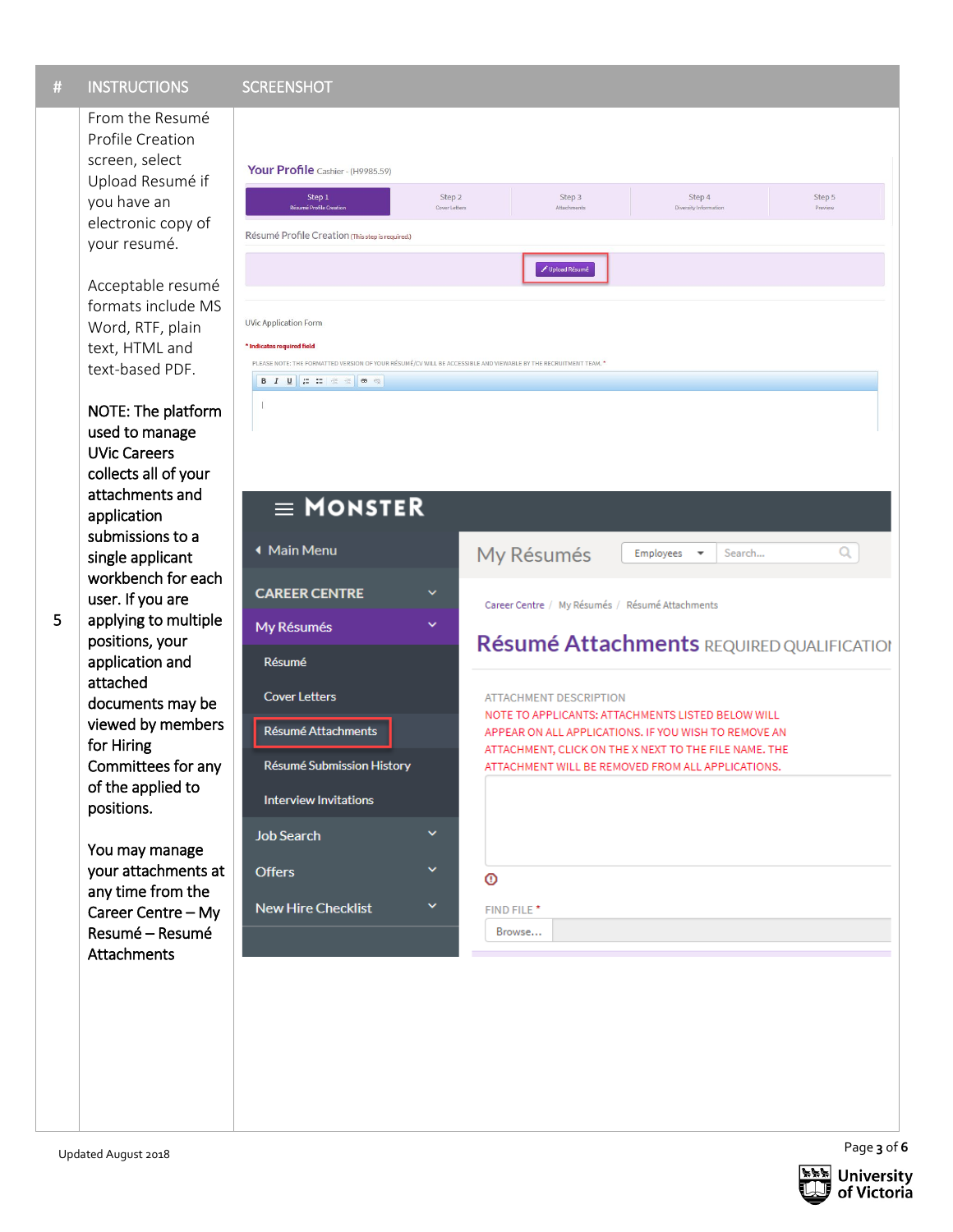| <b>INSTRUCTIONS</b><br>#                                                                                                                                                                                                                                                                                                               | <b>SCREENSHOT</b>                                                                                                                                                                                                                                                                                                                                                                                                                                                                                                                                                                                                                                                                                                                                                                                                                                                                                                                                                                                                                                          |
|----------------------------------------------------------------------------------------------------------------------------------------------------------------------------------------------------------------------------------------------------------------------------------------------------------------------------------------|------------------------------------------------------------------------------------------------------------------------------------------------------------------------------------------------------------------------------------------------------------------------------------------------------------------------------------------------------------------------------------------------------------------------------------------------------------------------------------------------------------------------------------------------------------------------------------------------------------------------------------------------------------------------------------------------------------------------------------------------------------------------------------------------------------------------------------------------------------------------------------------------------------------------------------------------------------------------------------------------------------------------------------------------------------|
| Tip: The system<br>saves a plain<br>version of your<br>resumé for easy<br>previewing. It also<br>saves your resumé<br>in PDF format. The<br>original formatting<br>is viewable by the<br>selection<br>committee.<br>Choose Next.                                                                                                       | Résumé Attachments Belinda Fontes<br>ATTACHMENT DESCRIPTION<br>NOTE TO APPLICANTS: ATTACHMENTS LISTED BELOW WILL<br>APPEAR ON ALL APPLICATIONS. IF YOU WISH TO REMOVE AN<br>ATTACHMENT, CLICK ON THE X NEXT TO THE FILE NAME. THE<br>ATTACHMENT WILL BE REMOVED FROM ALL APPLICATIONS.<br>$\odot$<br>FIND FILE *<br>Browse<br>Add Attachment<br>ATTACHMENT DESCRIPTION<br>RESUME/CV ATTACHMENT NAME NOTE TO APPLICANTS: ATTACHMENTS LISTED BELOW WILL APPEAR ON ALL APPLICATIONS. IF YOU WISH TO REMOVE AN ATTACHMENT, CLICK ON THE X NEXT TO THE FILE NAME. THE ATTACHMENT WILL BE REMOVED FROM ALL APP<br><b>ACTION</b><br>Belinda Fontes Resume<br>$\circledcirc$<br>$\boldsymbol{\mathsf{x}}$<br>2.docx<br>Belinda Fontes Resume.docx<br>$\odot$ x<br>v15.1.0.3                                                                                                                                                                                                                                                                                        |
| If you wish to<br>provide a cover<br>letter you can<br>create it here. Type<br>your cover letter in<br>the Cover Letter<br>field, or copy and<br>paste from your<br>files. You must give<br>your letter a name.<br>This step is<br>optional, though<br>submitting a cover<br>letter is<br>recommended.<br>Choose Next or Skip<br>Step. | Your Profile Cashier - (H9985.59)<br>Step 1<br>Step 2<br>Step 3<br>Step 4<br>Step 5<br>Résumé Profile Creation<br>Preview<br><b>Diversity Information</b><br>Attachments<br>Cover Letters (Any attachments listed below will be submitted with your application.)<br>FIND THE COVER LETTER:<br>÷<br>Browse<br>The fields with a red * are required. Valid file formats include .doc, .docx, .wpd, .rtf, .txt, HTML, and text-based PDF. There will be a short delay while the Cover Letter is being uploaded. Please do not click on the but<br>than once. This window will automatically close when the uploading has completed.<br>After the upload has completed, you will have the opportunity to add or modify any of the information imported into the form.<br><b>COVER LETTER NAME*</b><br><b>Cover Letter Name</b><br><b>COVER LETTER CONTENTS (TYPE TEXT IN FIELD OR</b><br>CUT AND PASTE FROM EXISTING COVER LETTER.) *<br><b>B</b> $I$ <b>U</b> $ $ <b>E E</b> $ $ <b>E E @</b> $\otimes$<br>Copy and paste cover letter<br>$\overline{\odot}$ |

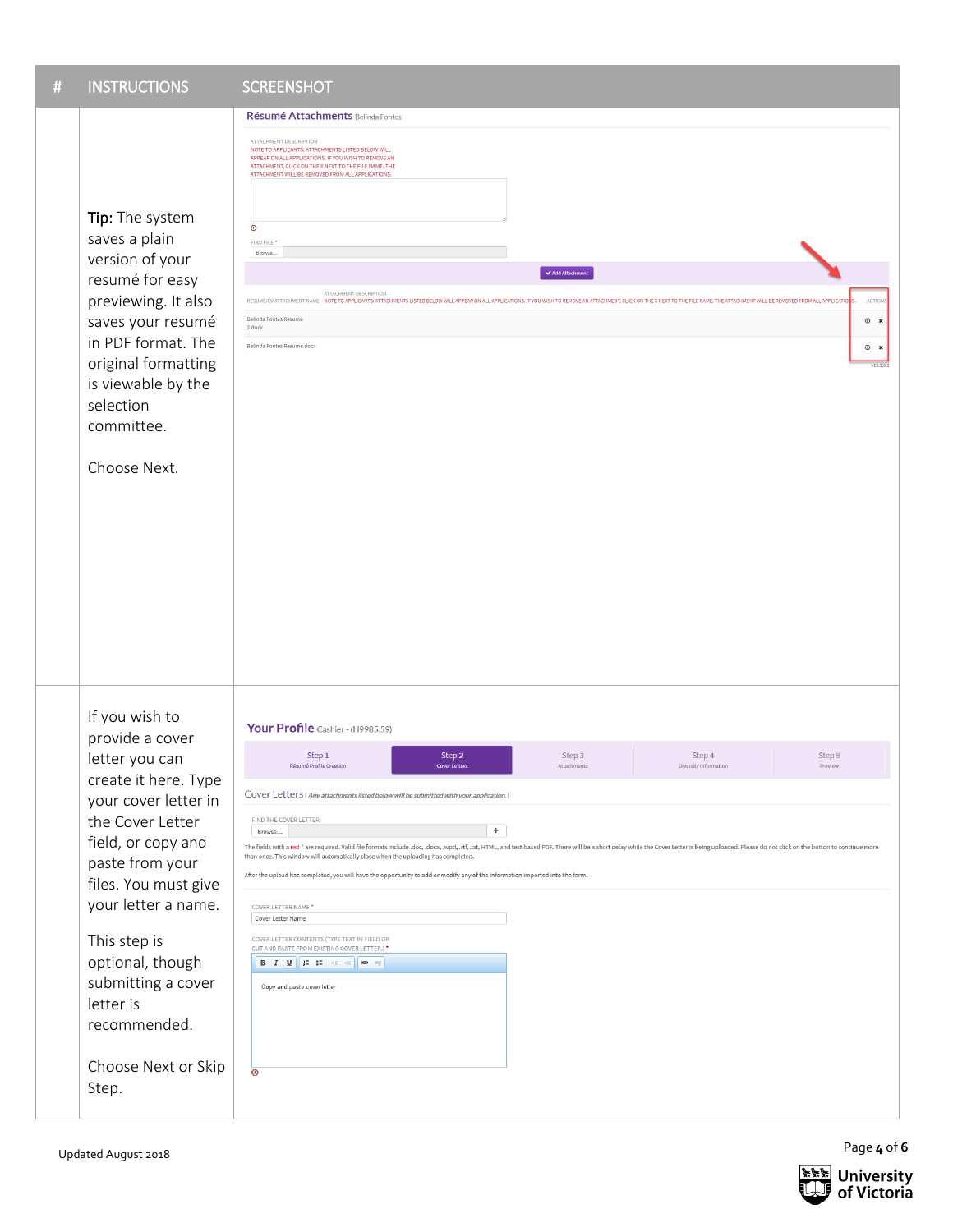| # | <b>INSTRUCTIONS</b>                                                                                                                                                                                                                                                                                   | <b>SCREENSHOT</b>                                                                                                                                                                                                                                                                                                                                                                                                                                                                                                                                                                                                                                                                                                                                                                                           |                         |                       |                                       |                   |  |
|---|-------------------------------------------------------------------------------------------------------------------------------------------------------------------------------------------------------------------------------------------------------------------------------------------------------|-------------------------------------------------------------------------------------------------------------------------------------------------------------------------------------------------------------------------------------------------------------------------------------------------------------------------------------------------------------------------------------------------------------------------------------------------------------------------------------------------------------------------------------------------------------------------------------------------------------------------------------------------------------------------------------------------------------------------------------------------------------------------------------------------------------|-------------------------|-----------------------|---------------------------------------|-------------------|--|
|   | Please provide<br>diversity<br>information if you<br>wish. This step is<br>optional.<br>Diversity<br>information is used<br>for university<br>reporting purposes<br>only.                                                                                                                             | Your Profile Cashier - (H9985.59)                                                                                                                                                                                                                                                                                                                                                                                                                                                                                                                                                                                                                                                                                                                                                                           |                         |                       |                                       |                   |  |
|   |                                                                                                                                                                                                                                                                                                       | Step 1<br>Résumé Profile Creation                                                                                                                                                                                                                                                                                                                                                                                                                                                                                                                                                                                                                                                                                                                                                                           | Step 2<br>Cover Letters | Step 3<br>Attachments | Step 4<br><b>Diversity Informatio</b> | Step 5<br>Preview |  |
|   |                                                                                                                                                                                                                                                                                                       | Diversity Information (Any attachments listed below will be submitted with your application.)                                                                                                                                                                                                                                                                                                                                                                                                                                                                                                                                                                                                                                                                                                               |                         |                       |                                       |                   |  |
|   |                                                                                                                                                                                                                                                                                                       | The University of Victoria is an equity employer and encourages applications from women, persons with disabilities, members of visible minorities, Aboriginal Peoples, people of all sexual orientations and genders, and othe<br>contribute to the further diversification of the university. For information on why UVic collects this information please review our FAQs: http://www.uvic.ca/hr/careers/home/apply/index.php Responses from candidates who se<br>only be shared with hiring managers if the competition is identified as a preferential or limited hire competition<br>IF YOU IDENTIFY AS A MEMBER OF ONE OF THE<br>FOLLOWING GROUPS, PLEASE SELECT IT; USE THE<br>CTRL KEY TO SELECT MULTIPLE.<br>Women<br>Visible minorities<br>Persons with disabilities<br><b>Aboriginal Peoples</b> |                         |                       |                                       |                   |  |
|   | Choose Next or Skip<br>Step.                                                                                                                                                                                                                                                                          | <b>图 Finish Later</b><br>← Previous<br>$\blacktriangleright$ Next<br>$\blacktriangleright$ Skip Step<br>Cancel                                                                                                                                                                                                                                                                                                                                                                                                                                                                                                                                                                                                                                                                                              |                         |                       |                                       |                   |  |
|   |                                                                                                                                                                                                                                                                                                       |                                                                                                                                                                                                                                                                                                                                                                                                                                                                                                                                                                                                                                                                                                                                                                                                             |                         |                       |                                       |                   |  |
|   | Review your<br>application on the<br>Preview screen. It<br>will appear in plain<br>text. However, your<br>formatted resumé<br>will be viewable by<br>the selection<br>committee.<br>When you are<br>satisfied with your<br>application, choose<br>the Finish button to<br>submit your<br>application. | Use the Edit icon to make changes.<br>$\triangle$ Edit                                                                                                                                                                                                                                                                                                                                                                                                                                                                                                                                                                                                                                                                                                                                                      |                         |                       |                                       |                   |  |
|   | You will receive a<br>message that you<br>have successfully<br>completed the<br>application process.<br>Congratulations!                                                                                                                                                                              | Career Centre / My Résumés / Résumé Submission History<br><b>Application Submitted</b><br>Thank you for applying for employment at the University of Victoria. Your résumé/CV has been forwarded to the recruiting team assigned to your chosen job. If you are among the candidates selected to interview, you will be<br>directly by one of our recruiters regarding the process and timing.<br>Now that you have created a profile, applying for other positions is much quicker. You can create Job Search Agents to notify you when future opportunities match your criteria, or continue searching current opportunities.<br>Continue to Résumé Submission History                                                                                                                                    |                         |                       |                                       |                   |  |
|   |                                                                                                                                                                                                                                                                                                       |                                                                                                                                                                                                                                                                                                                                                                                                                                                                                                                                                                                                                                                                                                                                                                                                             |                         |                       |                                       |                   |  |